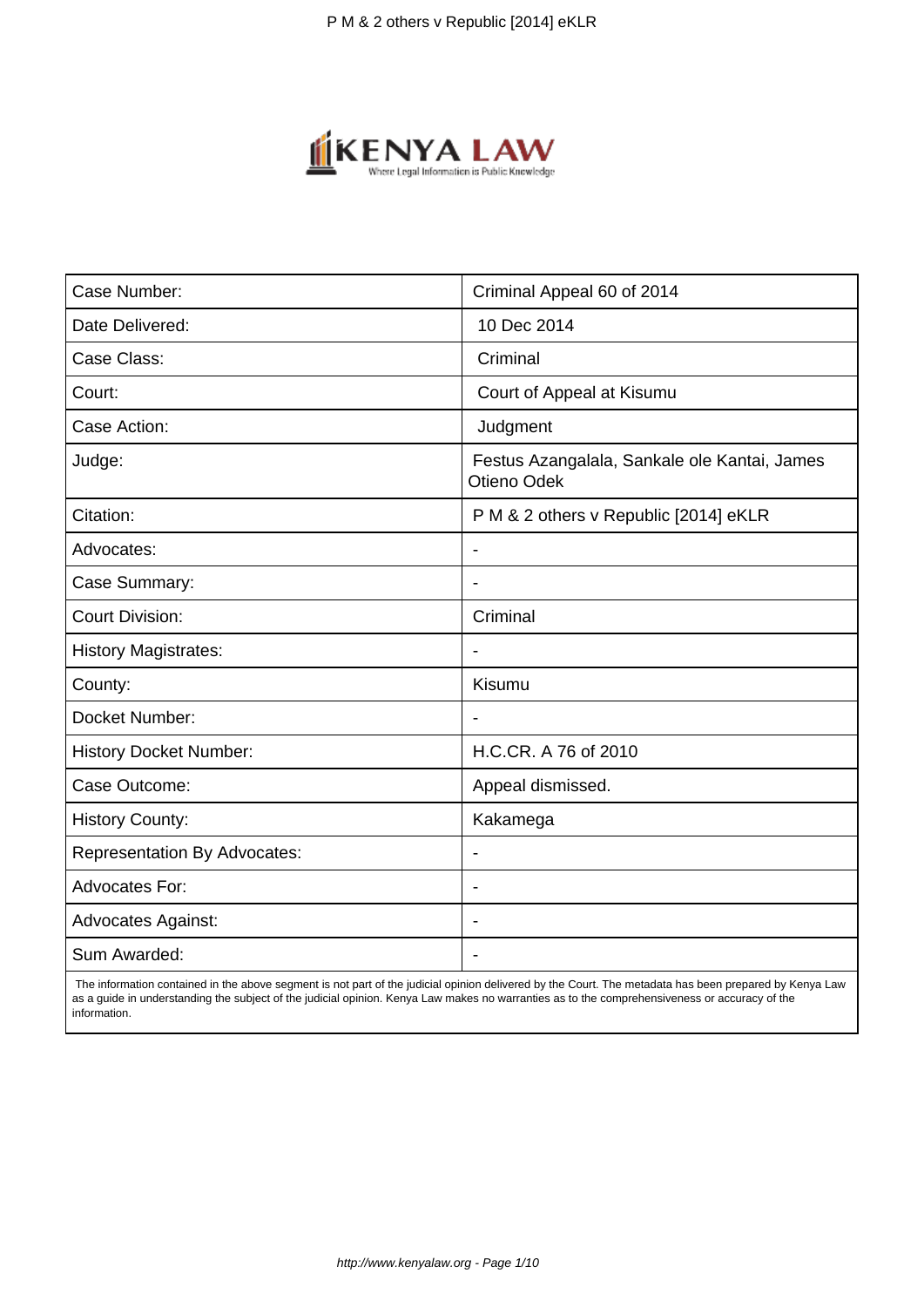#### **IN THE COURT OF APPEAL**

## **AT KISUMU**

#### **(CORAM: AZANGALALA, OTIENO-ODEK, & KANTAI JJ.A.)**

## **CRIMINAL APPEAL NO. 60 OF 2014**

#### **BETWEEN**

|  | 1 <sup>st</sup> APPELLANT |
|--|---------------------------|
|--|---------------------------|

**L M …...............…......................………………………....…......... 2nd APPELLANT**

**P N…...............………………....…………………….……… 3rd APPELLANT**

#### **AND**

**REPUBLIC............................................................................................................................RESPONDEN T**

## **(An appeal from Judgment of the High Court at Kakamega**

**(S.Chitembwe & B.T. Jaden JJ.) dated 24th October 2012**

**in**

**H.C.CR. A No. 76 of 2010)**

**\*\*\*\*\*\*\*\*\*\*\*\*\*\*\*\*\*\*\*\*\*\*\*\*\*\*\*\*\*\*\*\*\*\*\*\*\*\*\***

#### **JUDGMENT OF THE COURT**

1. The three appellants were jointly charged with the offence of robbery with violence contrary to **section 296 (2)** of the Penal Code, Cap 63 of the Laws of Kenya. The particulars are that on the 11<sup>th</sup> day of March 2008 in Kakamega North District within Western Province, jointly with others not before court, while armed with dangerous weapons namely pangas and rungus robbed **S M L** cash Ksh. 470,000/= and at or immediately before or immediately after the time of such robbery, used actual violence to the said S M L. The appellants faced two additional counts of assault causing actual bodily harm to **S M** and **D M** respectively contrary to **Section 251** of the Penal Code and one count of creating a disturbance in a manner likely to cause a breach of peace contrary to **Section 95 (a)** and **(b)** of the Penal Code. The trial magistrate convicted all the three appellants for the offence of robbery with violence and sentenced them to death. The 2nd appellant was also convicted of assault causing actual bodily harm to D M and S M. The 1st appellant was also convicted of creating a disturbance in a manner to cause breach of peace. The sentences on the non-robbey offences were however held in abeyance as they had been sentenced to death for robbery with violence.

2. The appellants appeal to the High Court was dismissed. Aggrieved, they have lodged the instant appeal. The appellants raise four grounds of appeal as follows: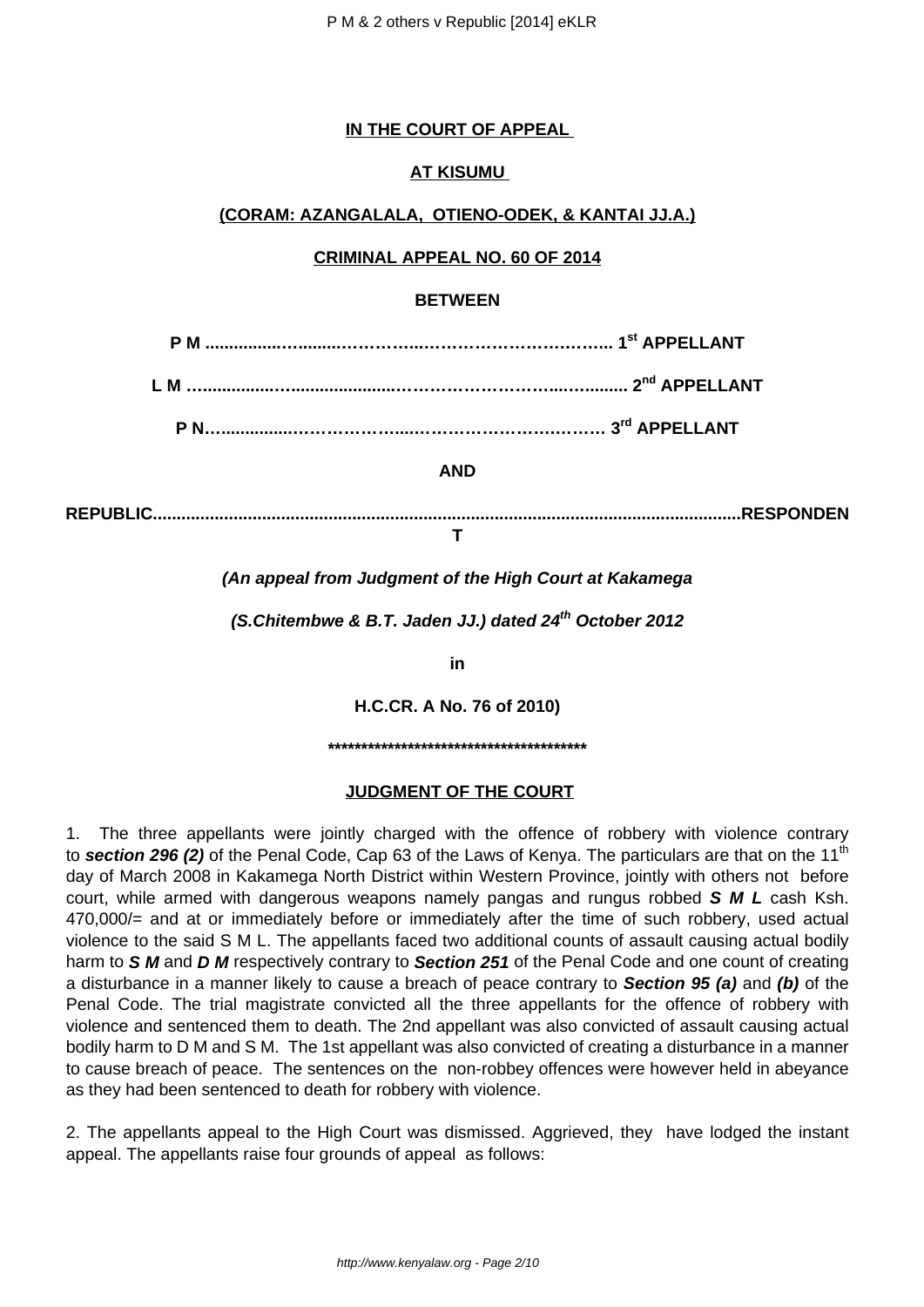i. the High Court abdicated its duty of evaluating the evidence before it, assessing the relevant questions of law and fact, weighing conflicting evidence and thereafter drawing its own conclusions and making due allowance to the fact that it had neither seen nor heard the witnesses and the court was thus guilt of massive misdirection in law;

ii. the High Court erred in not attempting to determine if the ingredients of the charges had been proved;

iii. the judges erred in not attempting to determine whether the trial court in evaluating the prosecution evidence took into account the defence testimony and satisfied itself that the prosecution had not left any reasonable possibility of the defence being true; and

iv. the High Court erred in not attempting to determine whether the offence with which the appellants were charged actually existed in the Laws of Kenya.

3. At the hearing of this appeal, learned counsel **G. Anyumba** and **G. Lore**, represented the appellants while the State was represented by the Principal Prosecution Counsel, **Mr. L. K. Sirtuy**.

4. The complainant in the count of robbery with violence was **PW1 S L M**. He is the father to the appellants. The trial having started de novo PW1 testified as follows on  $27<sup>th</sup>$  July 2009:

"On 11<sup>th</sup> March 2008, I was in my house at 8.00pm when I heard a loud bang on the door. I was with my wife D M and my daughters S M and J M. There was a hurricane lamp on the table. The door was forcefully broken and people entered as I was sitting on my bed. They were seven people. I identified four of them. The four I identified were P M, H M, N M and L M. The four I identified are my children. I had just been paid for sugarcane which I had harvested from 40 acres of my land. The money was in a box inside the house. I told them where the money was. They broke into the box and took Ksh. 470,000/= from the box. All of them participated in breaking the box and taking the money. P M cut me with a panga on the neck. L also cut me on the right hand as I tried to shield my neck. Peter cut me on the right shoulder with a panga. N hit me on the right side of the abdomen with a rungu. They also pulled my wife D outside. They also cut my wife before pulling her outside. H and L are the ones who cut D on the head. S was cut on the head by P M. J was not cut because she was hiding under the table. Z L M heard the screaming and came to see what was happening. … I knew the accused persons because they are my children. I knew their voices and the hurricane lamp was alight. There was enough light inside the house. I was admitted at Kakamega General Hospital. The police visited me and I told them the four people I had identified. When I left hospital I found the appellants had been arrested. I was issued with P3 Form."

#### 5. **PW2 D M** testified as follows:

"On 11th March 208 at 8.00 pm, I was with my children S and J and Mzee M L. I was in the house when 7 robbers entered the house after breaking the door. The children were in the sitting room while I and Mzee were in the bedroom sitting on the bed. Out of the seven robbers I identified four of them. They were H M, P M, N M and L M. They had rungus and pangas. L was the first to order Mzee M to produce the money as the others followed and demanded money. Mzee agreed to give them money but asked them not to kill him. Mzee M directed them to the box which had money and L and P broke the box and took Ksh. 470,000/= from it. The children were in the sitting room at the time having been frightened by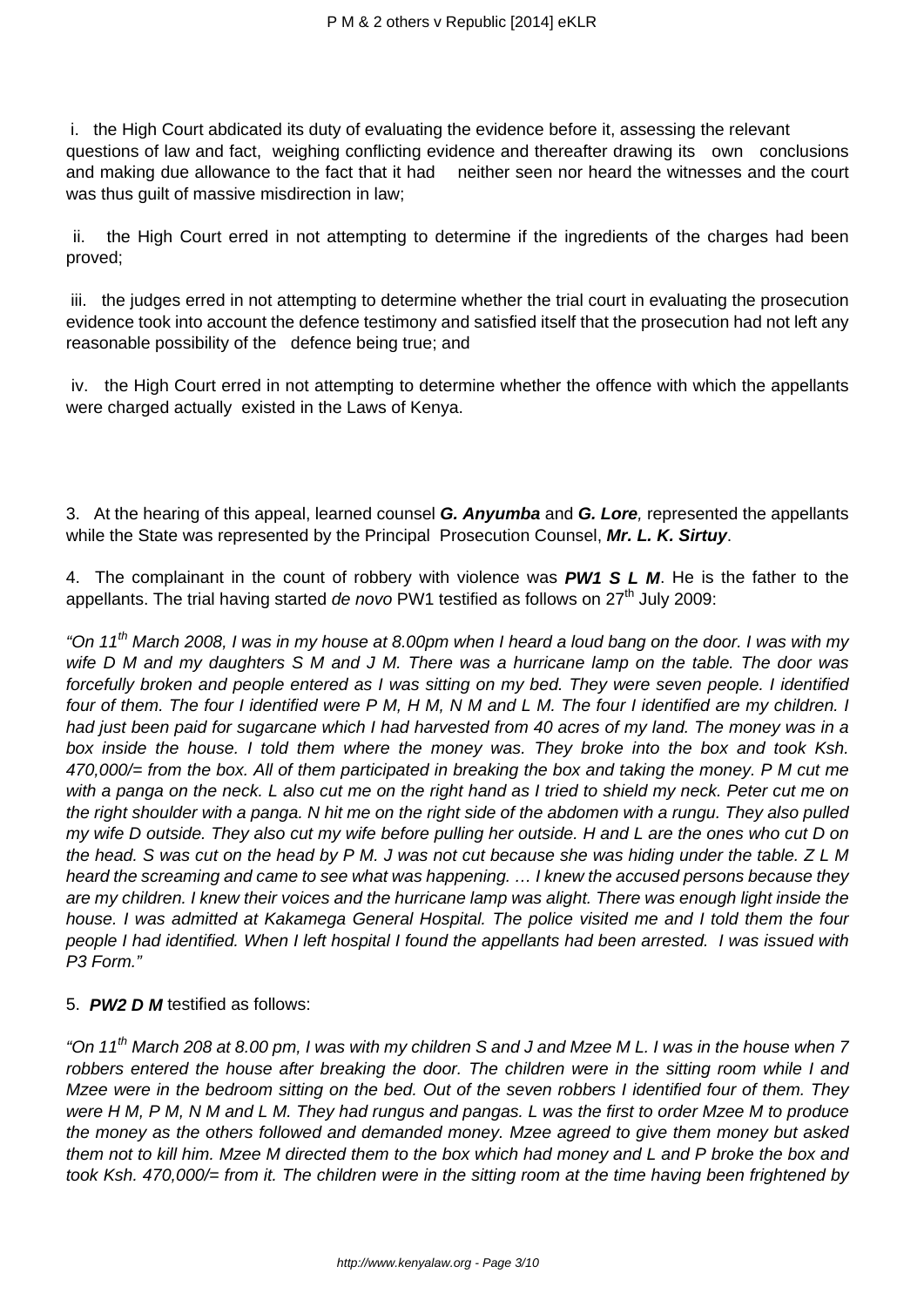the robbers. L cut me on the head as H was holding my right hand. N and the others ran away with the money. S asked the robbers why they had cut me and Mzee M and they also cut her on the head. I recognized the voices of the four since they were my children. The chimney lamp had illuminated the house. I did not identify the other three accomplices. S had screamed attracting the attention of Z and other people. I was issued with P3 Forms. There is a dispute at home because the accused are demanding land from Mzee."

#### 6. PW 4 S M, testified on 20<sup>th</sup> November 2009 as follows:

"On 11<sup>th</sup> March 2008, I was in my parent's house reading. I was with my sister J when seven people broke the door forcing it to fall down and they entered. Out of the seven I identified P, L, N and H all of whom are my brothers. They went to where my father sleeps with my mother and demanded money. They did not say anything to me. My father told them where the money was in a box and they took Ksh. 470,000/=. My father and mother were also cut on their heard. The attackers then left. The accused persons are my brothers. I know their voices very well and the hurricane lamp in the house had enough light which enabled me to see them. I was treated in hospital; the accused could not be traced in their houses, they had run away. Later they were arrested. H has not been arrested to date. I was reading when they entered the house. I was using the light from the hurricane lamp to read. I had counted the Ksh. 470,000 $/=$  which was stolen during the day."

#### 7. **PW 5 J M** testified as follows:

"I recall on 11<sup>th</sup> March 2008 at 8.00 pm. I was on table reading with my sister S M. I was surprised the door fell inside and I looked and saw seven people. They entered and I recognized four of them as H, P. N and L. I never recognized the others, they passed until the bedroom and asked dad to remove money, dad told them the money is in the suitcase and P and H carried dad and took him to the sitting room and started cutting him. P and L carried mum and took her outside the house and cut her and when we saw we started screaming and the people fled…. The lamp was on until the people fled. I knew the accused because they are my brothers. I used to talk to them and eat together with them. Even L M and S knew there was money in the home. I counted the money with dad and got 470,000 $\equiv$ . It just passed one day after counting and the money was stolen. Many people knew he had money because he had harvested cane."

8. **PW 6 Partick Luchevi Murukwa** testified that he was at his house on 11<sup>th</sup> March 2008 when he head screams from **Mzee S M's** compound. A child was screaming. That they share a common boundary with Mzee M and his house is about 15 metres from that of Mzee M. That he directed his torch towards M's house and identified four people L M, H M, P M and N M.

9. **PW 7 Kizito Sifuna** testified that he is a clinical officer at Malava District Hospital. That on 11<sup>th</sup> March 2008 he treated a patient by the name D M (PW2) who had deep cut wounds on the forehead. She was

 referred to Kakamega Hospital for further treatment; later the patient was referred to Moi Referral Hospital. The general assessment of the degree of injury was grievous harm and a P3 Form was filled. That on the same day he treated a 75 year old patient S M (PW1) who had deep cut wounds at the base of the neck and right temporal bone; there was a cut wound at occipital region, cut wound at right scapula and there was swelling at the back with tenderness at the chest and the patient was vomiting at the time. The probable type of weapon used to cause injury was blunt and sharp. PW7 produced the P3 Forms that he had filled.

10. The 1<sup>st</sup> appellant, **P M** gave sworn evidence that on 11<sup>th</sup> March 2008 he was at his house sleeping when he heard screams; he woke up, dressed and got outside and heard the screams were coming from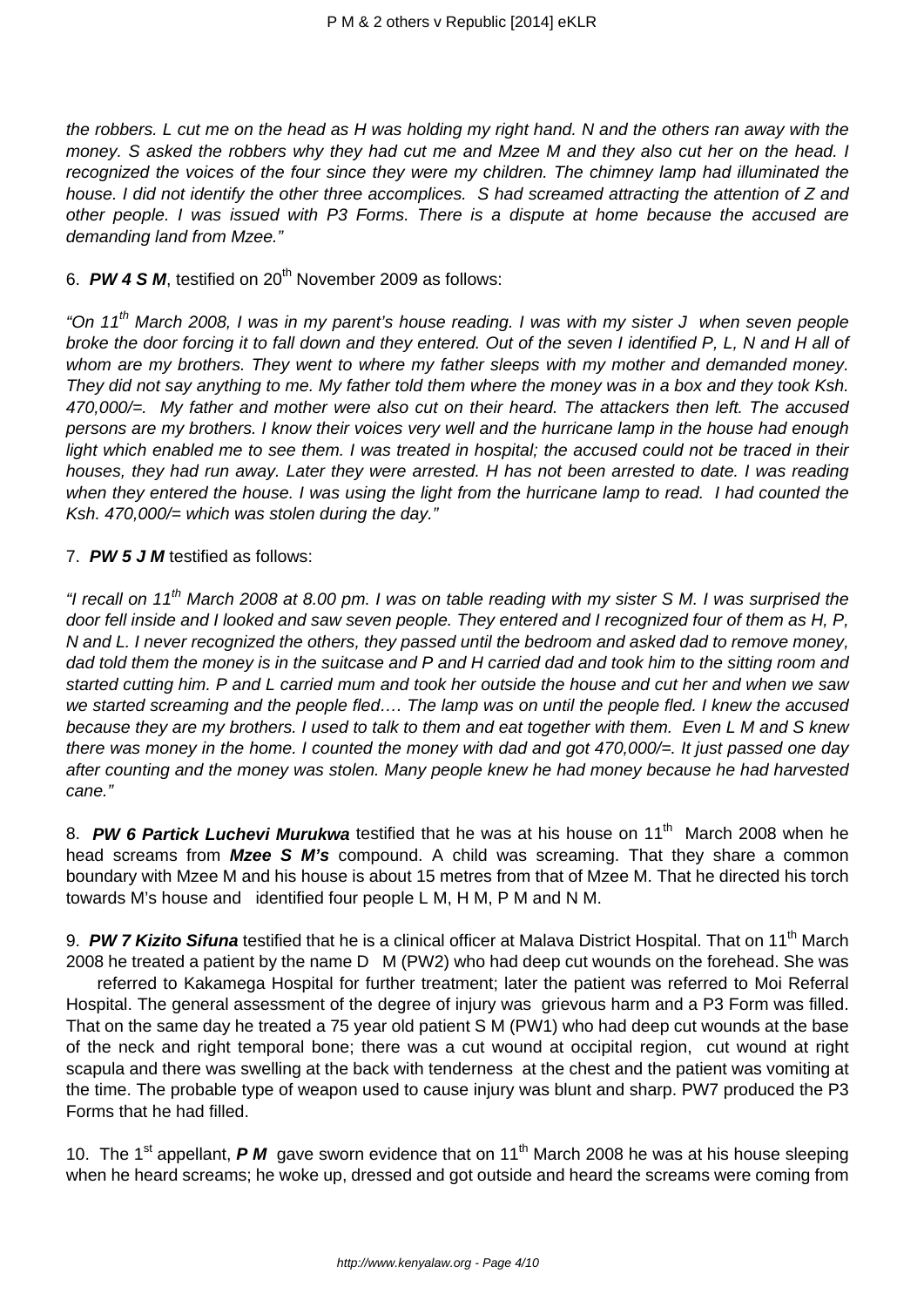Mzee M's place; he went there and found neighbours had gathered including his step brothers; he found Mzee M and Mama D had been injured and he called one **Enori** on phone to come with a motor vehicle to take them to hospital; that they were taken to hospital and he visited them on  $12<sup>th</sup>$  March 2008; that he went back home and continued farming; that his step brother Z came and asked him why he was still working on the farm and dad was in hospital; that Z went to his home and came armed with his step brothers; the 1<sup>st</sup> appellant testified that he fled and reported the matter to the sub-chief at Butali who advised him to report at Malava Police Station where he was arrested and put in the cells; that his step mum D vowed to finish them because of the land dispute.

11. The 2<sup>nd</sup> appellant **L L M** testified that he graduated from university in 1999 and he was born out of wedlock; that when he graduated in 1999, he came home with his graduation gown which got lost; that he sought the assistance of the District Commissioner Kabras who gave him police and they went home and arrested his dad (PW1) and D (PW2) and this was the cause of dispute between him and PW1 and PW2; that his graduation gown was recovered from PW2; that on 11<sup>th</sup> March 2008 he was at his home and his place is near a neighbour who was bereaved and as per custom, he slept outside the neighbour's home; that at the time of the alleged robbery, he was at the neighbour's home keeping vigil and the alleged crime occurred about 6 to 7 kilometres away; that it was not until the next morning that he came to learn that there was an incident at his father's home; that when he went to his dad's home he found Judith and S who told him that thugs had attacked them and they could not identify anybody; that on  $19<sup>th</sup>$  March 2008, he was put in the cells without knowing why he was arrested.

12. The  $3^{rd}$  appellant testified that on 11<sup>th</sup> March 2008 he was inside his house not far from dad's house. That he heard screams woke up and got outside; people were screaming and he went there and found Zachariah Lumbasi holding dad, S was with mum in the kitchen and upon inquiry he was told that thugs had attacked the parents and cut them.

13. At the hearing of this appeal, counsel for the appellants reiterated the grounds of appeal; he submitted that the High Court erred in failing to discharge its obligation to assess the evidence on record and weigh the same; that there is contradiction in the evidence of PW1 and PW2 and PW4; that there is also contradiction in the testimony of PW3 and PW 6. Counsel submitted that when PW4 and PW5 testified, they were minors and the record does not show whether a voir dire examination was conducted. It was submitted that while PW2 testified that the robbers broke the box where there was money; PW4 stated that the money was in the suitcase. A further contradiction is that PW 3 stated he was the first to arrive at the scene while PW6 also testified that he was the first at the scene. Counsel submitted that there was no proper identification of the appellants and crucial witnesses were not called to testify; that the investigating officer did not testify and the record does not show how the police came to know about the crime since no initial report or occurrence book was produced; that there was no proof that PW1 actually had Ksh. 470,000/= in the house; that for the offence of robbery with violence to exist, one must steal something; that the prosecution failed to prove that something was stolen; that bank statements were not produced as exhibits and no statement from the sugar company was tendered to prove that the complainant was indeed paid the money; there was no indication whether the money was paid in cash, when it was paid, and no withdrawal slip to show that PW1 had withdrawn any cash from the bank; that the alleged broken box was never produced in evidence. Counsel pointed out that the facts of the case do not come within the definition of robbery as stipulated in **Section 295** of the Penal Code and there is no offence known as robbery with violence in the Laws of Kenya; it was submitted that the State had conceded that the charge against the appellant was mishandled; that the offence with which the appellants were charged is under **Section 296 (2)** of the Penal Code which does not create an offence; that it is **Section 295** that creates the offence. It was submitted that due to the contradictions in evidence, the learned judges of the High Court erred in their duty to re-evaluate and reassess the evidence on record and arrive at their own independent conclusions.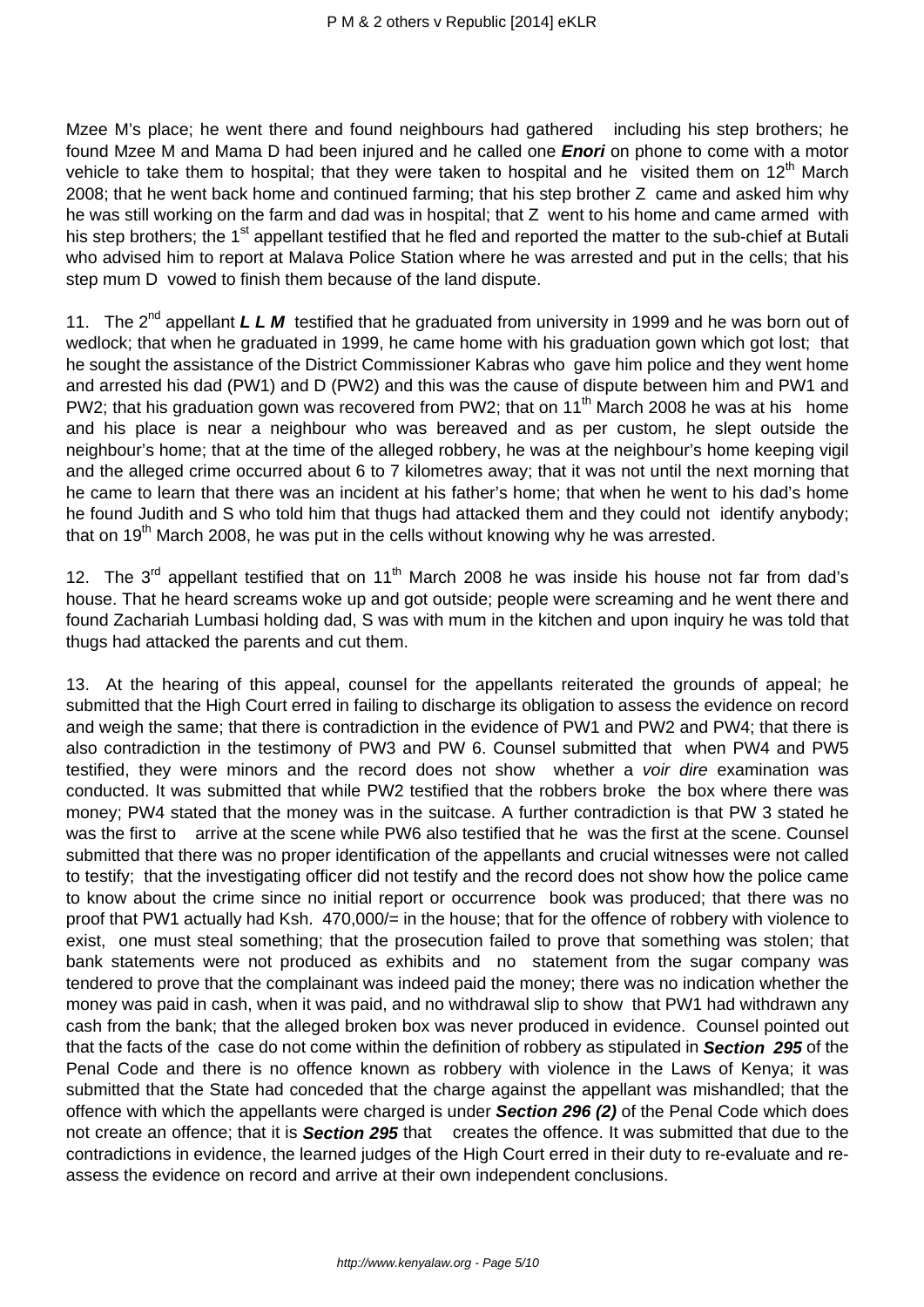14. Counsel for the appellant cited various authorities in support of his submission. The case of **Gabriel Kamau Njoroge – v- R (1982-88) KAR** was cited to support the submission that the appellants are entitled as a atter of law to have the evidence against them re-assessed and re- evaluated by the High Court. Counsel cited the case of **Ouma – v- R, Criminal Appeal No, 91 of 1985** in support of the submission that at the time of evaluating the prosecution's evidence, the court must have in mind the accused person's defence and must satisfy itself that the prosecution had by its evidence left no reasonable possibility of that defence being true. The persuasive Tanzanian case of **DPP - v- Salum Ali Juma, Criminal Application No. 2 of 2005** was cited in support of the proposition that there is no express definition in the Penal Code of the offence of robbery with violence; that **Section 295** of the Penal Code creates the offence of robbery and **Section 296 (2)** only enhances the sentence if the robber used violence, or is armed with dangerous or offensive weapon or is in the company of another; counsel urged this Court to follow the persuasive Tanzanian decision and find that there is no offence known as robbery with violence in the laws of Kenya.

15. The State in opposing the appeal submitted that the offence of robbery with violence is known to the laws of Kenya and the jurisprudence from the Kenyan courts is rich with the definition of the offence. It was submitted that whereas this was a second appeal limited to points of law, the appellants have raised issues of fact such as identification which have already been determined by the two courts below; that in a second appeal, this Court should not delve into facts of the case. It was submitted that both the trial court and the High Court took into account the defence testimony in evaluating the evidence and the alibi raised by the  $2^{nd}$  appellant. The State submitted that the identification of the appellants was through recognition and voice identification; that there was no error by the High Court in re- evaluating the entire evidence on record; that the prosecution proved its case to the required standard.

16. We have considered the evidence on record, submissions by counsel and have analyzed the judgment of the High Court. In **Salim Juma Dimiro –v – R, Criminal Appeal No.114 of 2004 at Mombasa**, this Court stated re- evaluation of evidence is a matter of law. This is a second appeal and we are only concerned with points of law. As stated in *David Njoroge Macharia -V -R [2011]e KLR*, under **Section 361** of the Criminal Procedure Code:

"Only matters of law fall for consideration and the court will not normally interfere with concurrent findings of fact by the two courts below unless such findings are based on no evidence, or are based on a misapprehension of the evidence, or the courts below are shown demonstrably to have acted on wrong principles in making the findings."

17. There is no dispute that there was a robbery at the house of the complainant and he was wounded. The instant appeal turns on one decisive question whether each of the appellants was positively identified as one of the persons who attacked and robbed the complainant. In **Anjononi & Others vs. Republic (1976-80) 1 KLR 1566** at page 1568 this Court held,

"…recognition of an assailant is more satisfactory, more assuring, and more reliable than identification of a stranger because it depends upon the personal knowledge of the assailant in some form or other."

18. In the case of **Wamunga vs. Republic (1989) KLR 424** it was stated that:

"It is trite law that where the only evidence against a defendant is evidence of identification or recognition, a trial court is enjoined to examine such evidence carefully and to be satisfied that the circumstances of identification were favourable and free from possibility of error before it can safely make it the basis of a conviction."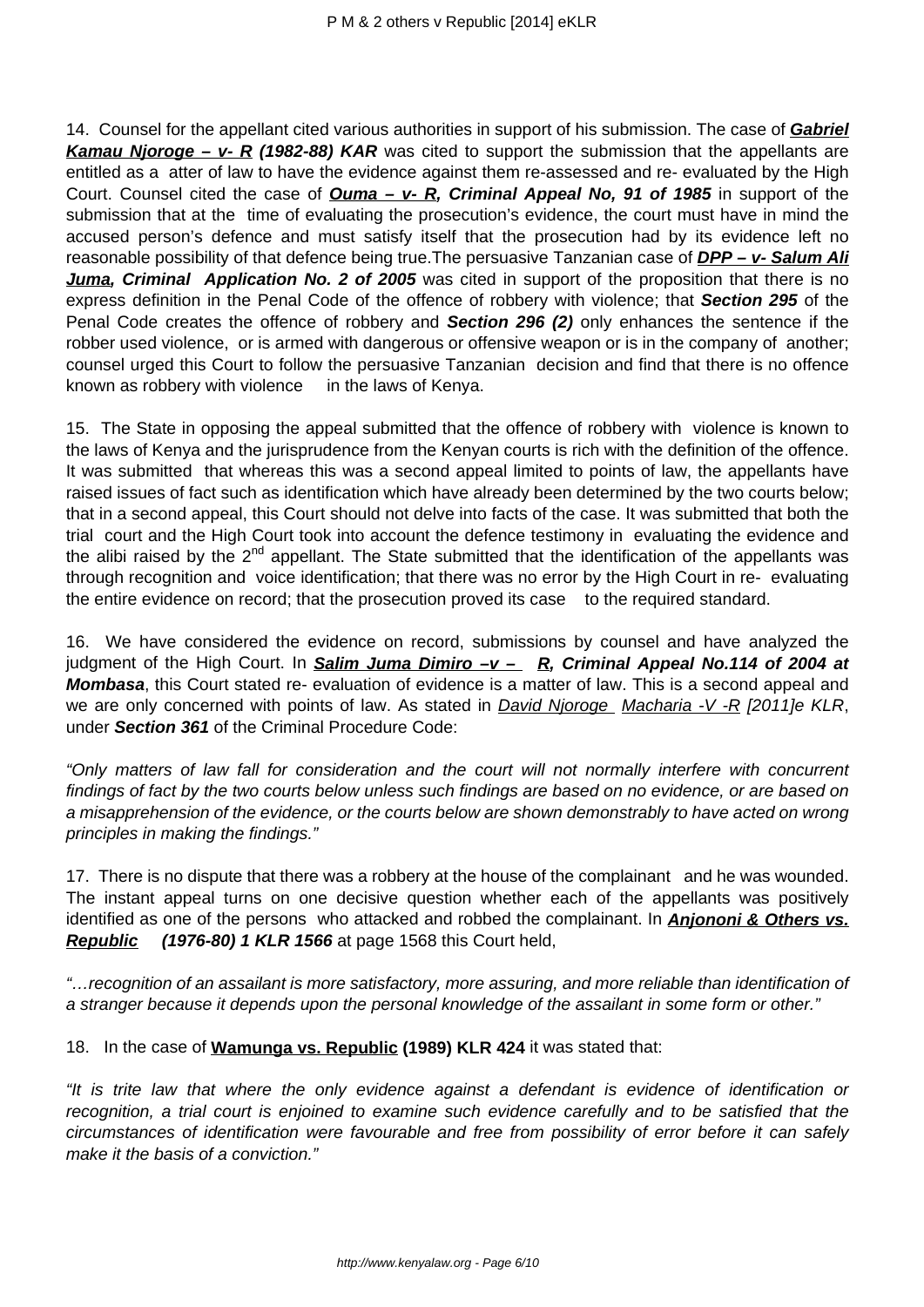19. In the instant case, the appellants' contention is that they were not properly identified as the perpetrators of the crime; that there was no investigation report and it is not clear how the police came to know about the offence; and the investigating officer was not called to testify. The key prosecution witnesses testified that they recognized the appellants. Both PW1 and PW2 testified that they recognized the appellants as there was light in the bedroom from the hurricane lamp. PW3 and PW 4 testified that they were in the sitting room reading using a chimney lamp and they recognized the appellants who are their brothers. PW1, PW2, PW4 and PW5 all testified that they recognized the voices of the appellants. PW1 stated that he recognized their voices as they were his children; PW4 and PW5 testified that they recognized their voices as the appellants are their brothers and they talk to each other and have been eating together. On the issue of voice identification, in **Karani vs. Republic (1985) KLR 290,** this Court held at page 293:

"Identification by voice nearly always amounts to identification by recognition. Yet here as in any other cases care has to be taken to ensure that the voice was that of the appellant, that the complainant was familiar with the voice and that he recognized it and that there were conditions in existence favouring safe identification."

20. We concur with the findings of the High Court that the appellants were identified and recognized by PW1, PW2, PW3 and PW4. The testimonies of these witnesses place each of the appellants at the scene of crime. PW 6 also testified that he recognized the appellants using light from his torch. On voice recognition, we put less weight as the exact words spoken by the appellants that led to voice recognition are not clearly stated in the record.

21. We note that the crime was committed at 8.00 pm in the night and conditions for positive identification or recognition can be difficult. Evidence of visual identification should always be approached with great care and caution **(see Waithaka Chege – v- R {1979} KLR 271)**. Greater care should be exercised where the conditions for a favourable identification are poor. **(Gikonyo Karume & Another – v – R {1900} KLR 23).** Before a court can return a conviction based on identification of any accused person at night and in difficult circumstances, such evidence must be water tight. **(See Abdalla bin Wendo & Another – v- R {195} 20 EACA 166; Wamunga – v- R {1989} KLR 42;** and **Maitanyi – v- R 1986 KLR 198).** Before acting on such evidence, the trial court must make inquiries as to the presence and nature of light, the intensity of such light, the location of the source of light in relation to the accused and time taken by the witness to observe the accused so as to be able to identify him subsequently.

22. In the instant case, the High Court in dealing with identification of the appellants at night expressed itself as follows:

"The evidence of PW4 and PW5 (the two daughters) corroborated that of their parents (PW1 and PW2). The evidence of PW4 and PW5 also points to the attack by seven people among them the appellants who were their step brothers. ... The two sisters testified that they were reading using a "chimney lamp" when the attack took place. According to the two sisters, the attackers passed through the sitting room where they were reading then proceeded to the bedroom where their parents were. … The evidence of PW1, PW2, PW3, PW4 and PW5 is that of the same family. However, we take cognizance of the fact that an attack at night will invariably find family members together. We have however considered the evidence of the said witnesses against the backdrop of the family acrimony, the polygamous background and the land dispute which every witness including the appellants have testified about. We are however satisfied that there was sufficient light that enabled the witnesses to see the attackers. PW6 who is an independent witness has also identified the appellants. The appellants were positively identified by all six prosecution witnesses who were at the scene."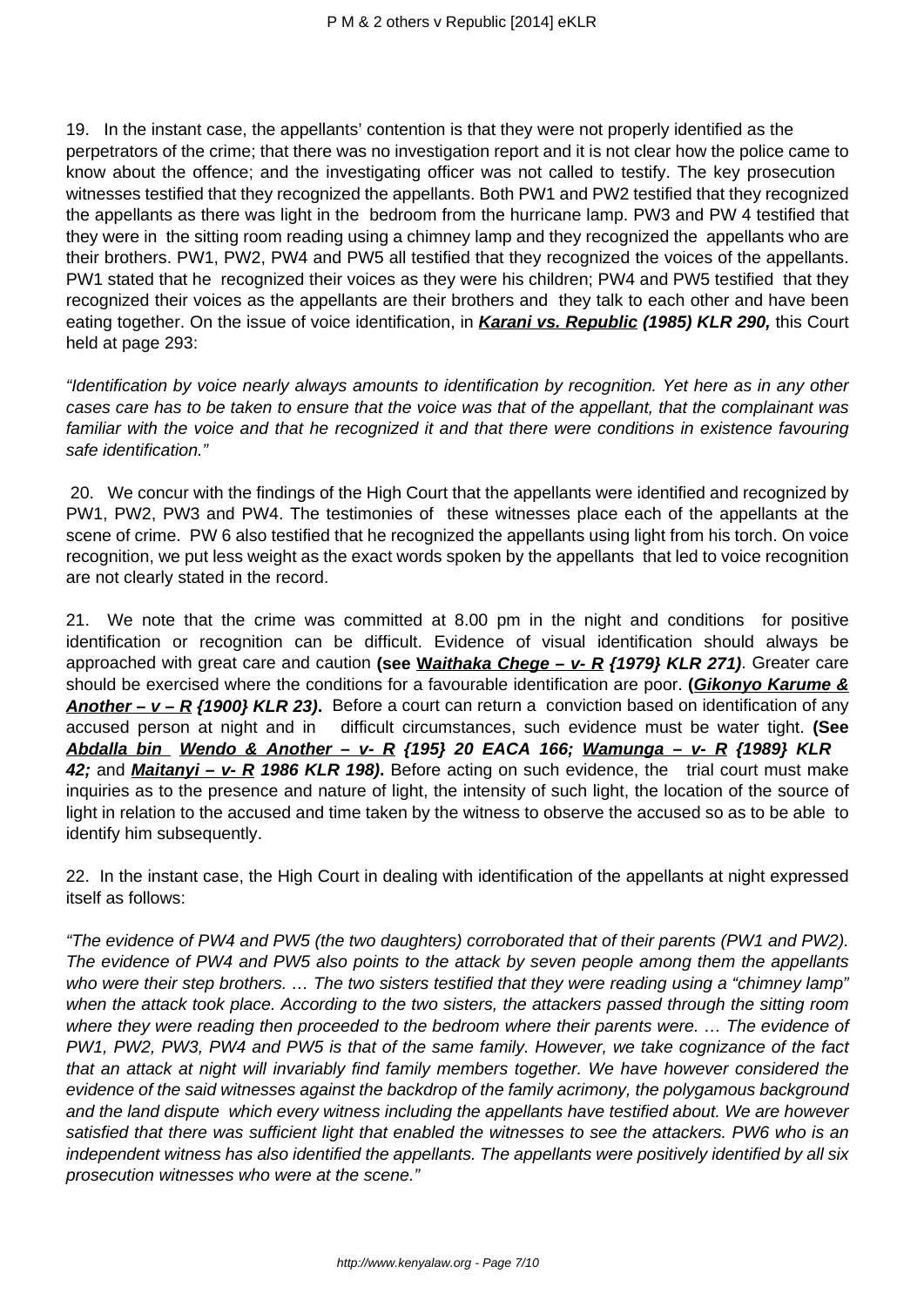23. On our part, we have analysed the record and the judgment of the High Court on the issue of night identification and recognition of the appellants. We are satisfied that PW1, PW2, PW4, PW5 and PW6 all positively recognized the appellants as part of the gang of attackers. The testimony of these witnesses place the appellants at the locus in quo; their evidence was not shaken in cross-examination; the evidence displaced the alibi raised by the  $2^{nd}$  appellant; the light from reading lamp as testified by PW4 and PW5 and the light in the bedroom as testified by PW1 and PW2 as well as the torch light as testified by PW 6 lead us to concur with the finding of the two courts below that despite the fact that the offence was committed at night, the appellants were positively recognized by the witnesses. We find no error in identification and recognition of the appellants.

24. The appellants submitted that the High Court erred in not considering the defence testimony. The judgment reveals that the learned judges expressed themselves as follows on the defence case:

"The gist of the defence by the 1<sup>st</sup> and 3<sup>rd</sup> appellants is that this case is a frame up due to the land dispute in their polygamous family. The 2<sup>nd</sup> appellant also talked about the same and the perceived jealous (sic) over his high level of education and further that he was at a neighbours home at the material time. We have considered the defence case by each of the appellants. However, we are not convinced that this is a case of frame-up. Although a land dispute existed between the family members, the complainants would not have occasioned grievous harm on themselves and then marshalled up a case against the appellants. We find that the prosecution case was strong and the defence raised did not cast reasonable doubts on the same in Count I, II and III".

25. Our own examination of the judgment reveals that not only did the High Court evaluate the defence testimony, it considered the alibi by the  $2^{nd}$  appellant, addressed the family acrimony and noted the land dispute in the family and weighed all these against the prosecution evidence on recognition which placed all the appellants at the scene of crime as part of the gang that attacked and robbed the complainant. We are satisfied that the principle in *Ouma – v- R, Criminal Appeal No, 91 of 1985* wherein the court must have in mind the accused person's defence was aptly followed and we find no error of law on the part of the High Court.

26. A further contention by the appellants is that there were contradictions in the testimony of the prosecution witnesses. We have noted the contradictions and observe that they do not affect the guilt of the appellants. It is not in dispute that the complainants were attacked. The key issue is who attacked them. The prosecution evidence places all the appellants at the *locus in quo*; the testimony of PW1, PW2, PW3, PW4 and PW6 identifies the appellants as part of the gang of robbers. We are satisfied that despite the minor contradictions, the prosecution proved its case against the appellants to the required standard.

27. A further contention by the appellants is that the High Court erred in not ensuring that the ingredients of the offence of robbery with violence were proved. In the present case, the appellants are faced with a charge of robbery with violence contrary to S**ection 296 (2) of the Penal Code**. Ancharge under this section has three essential ingredients that must be proved by thenprosecution. In **Johana Ndungu –v – R Criminal Appeal No. 116 of 1995**, the ingredients for the charge of robbery with violence were stated to be:

"**(i) if the offender is armed with any dangerous or offensive weapon or instrument; or**

 **(ii) if he is in company with one or more other person or persons; or**

**(iii) if, at or immediately before or immediately after the time of robbery, he wounds, beats,**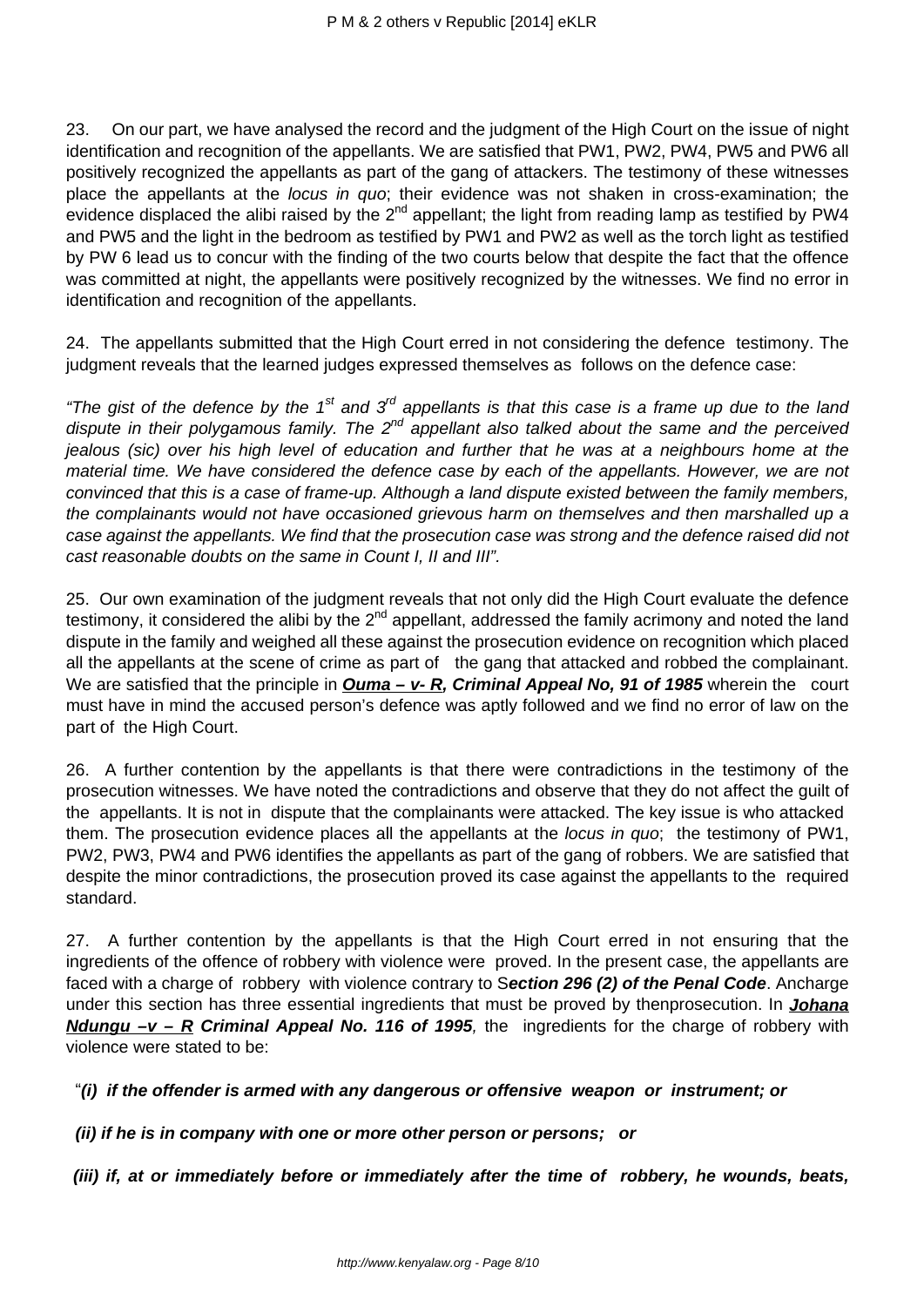#### **strikes or uses any other violence to any person."**

28. We are alive to the requirement that proof of any one of the ingredients of robbery with violence is enough to base a conviction under **Section 296 (2)** of the Penal Code. In the present case, the testimony of PW1, PW2, PW4 and PW5 all show that the appellants were armed with dangerous and offensive weapons. The appellants cut PW1, PW2 and PW4 using pangas; they also had rungus. PW1 and PW2 testified that they were beaten;the prosecution case also shows that there was more than one robber. The testimony of PW7 corroborates the fact that PW1 and PW2 were injured. We are satisfied that the ingredients of the offence of robbery with violence were proved beyond reasonable doubt.

29. A further contention by the appellants is that the offence of robbery with violence is an offence that does not exist in the laws of Kenya. In support of this, the appellants cited a Tanzania case as persuasive authority. We concur with the submission by the State that there is rich jurisprudence in Kenya that shows the offence of robbery with violence exists in the laws of Kenya. We have cited the case of **Johana Ndungu –v – R Criminal Appeal No. 116 of 1995**, where the ingredients for the charge of robbery with violence are stated. This is just but one of the cases that demonstrate theoffence of robbery with violence exists in Kenya's legal system.

30. The appellants further contend that PW4 and PW5 were minors when they testified and the record does not show whether a *voire dire* examination was conducted. PW4 testified on 20<sup>th</sup> November 2009 and indicated she was 17 years old; the robbery occurred when she was 16 years old. PW 5 testified on 20<sup>th</sup> November 2009 and stated that she was 19 years old. **Section 125 of the Evidence Act** provides that all persons are competent to testify unless the court considers that they are prevented from understanding questions put to them, or from giving rational answers to those questions by reason of, inter alia, tender years. In **Kibageny v R [1959] EA 92**, the predecessor of this Court observed that there was no definition in the Oaths and Statutory Declarations Act of the expression "child of tender years" and the Court took it to mean that a child of tender years is any child of an age or apparent age of less than fourteen years. **Section 2 of the Childrens Act No. 8 of 2001** defines "child of tender years" to mean a child under the age of ten years. Guided by the provision in **Section 2 of the Childrens Act**, we are satisfied that both PW4 and PW5 were competent witnesses and were not children of tender years to require a voire dire examination in order to give evidence. Both P W4 and PW5 were above the age of 10 years at the time of the offence and at the time they testified. The age of majority, namely 18 years, is not the age used to determine the competence of a person to testify.

31. A further contention by the appellants is that the investigating officer was not called to testify among other crucial witnesses**. Section 143 of the Evidence Act** Cap 80 Laws of Kenya provides:-

## **"No particular number of witnesses shall in the absence of any provision of law to the contray be required for the proof of any fact"**

In the case of **Kihara versus Republic (1986) KLR 473** the Court of Appeal held inter alia that,

## **"The prosecution is not compelled to call as many witnesses as there could be as what matters is not the number of witnesses but the best sound evidence that can be given in court"**

32. Failure to call a witness can only be construed against the prosecution if it can be demonstrated that had such a witness been called, his/her evidence would have been against the prosecution. The question that ponders our mind is whether the evidence of the investigating officer would be prejudicial to the appellants. We think not, the investigating officer would collect, collate and repeat what PW1, PW2, PW3, and PW4, PW5 and PW6 as well as other prosecution witnesses stated. We are of the considered